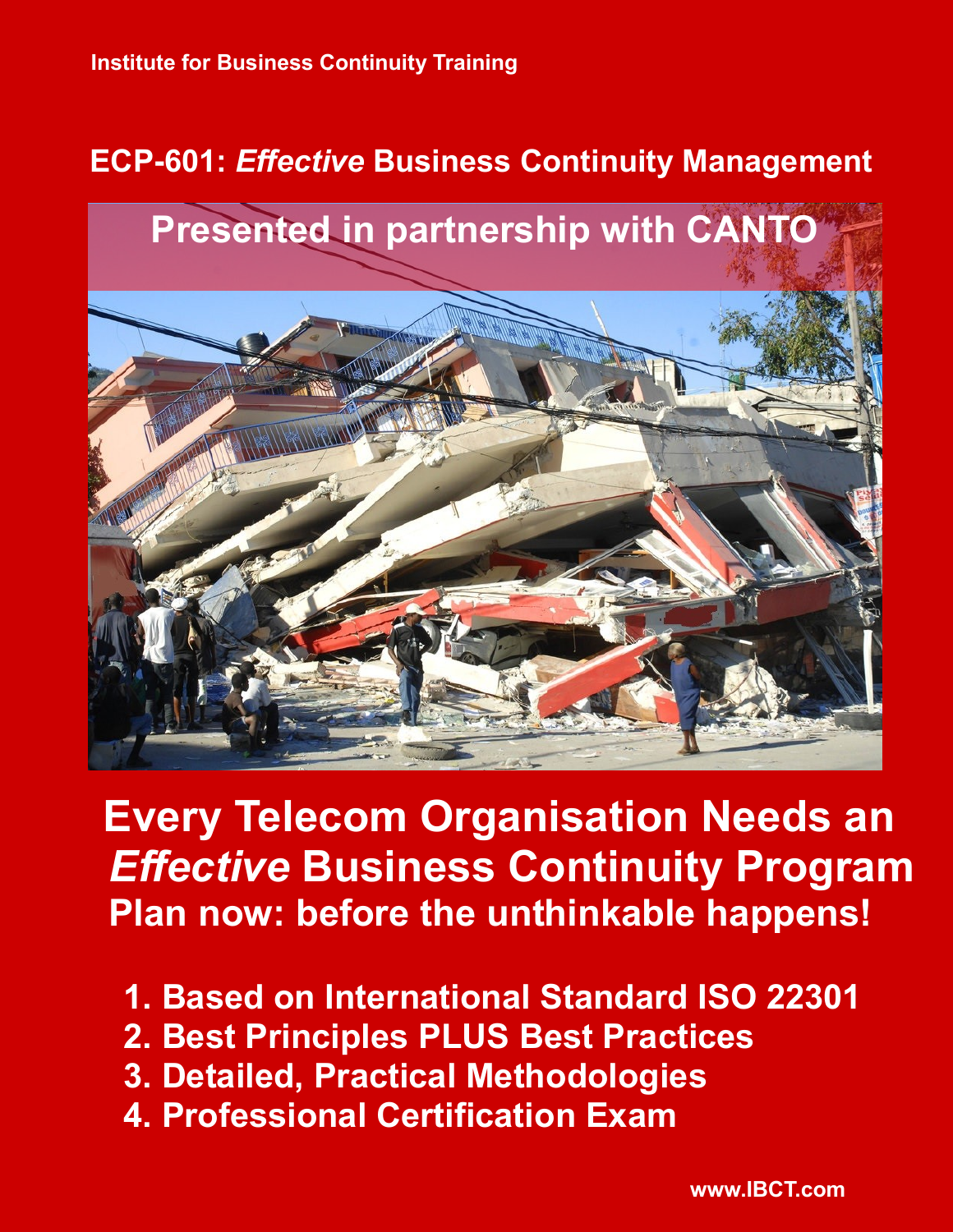**This workshop provides practical tools and techniques for creating and maintaining an effective Business Continuity Management System, and a comprehensive overview and understanding of BCP, its principles, and methodologies, and best practices with a special focus on ISO 22301, the new International Standard for BCM. If you are responsible for creating or updating a BCP, this course will enable you to do your job. This course is perfect for individuals new to Business Continuity Planning, as well as experienced practitioners.**

# **Goals and Objectives for this Course**

**This course is an intensive, hands-on workshop covering all major aspects of Business Continuity Management for the Caribbean telecommunications sector.** 

#### **Length**

5 days, 8:30 to 4:30 daily.

#### **Audience**

This course is designed for new or experienced business continuity planners, executives, managers, auditors, business unit staff and information technology specialists who are involved with business continuity planning functions.

#### **Objectives**

At the conclusion of this course, participants should:

· have a solid understanding of the overall Business Continuity Management lifecycle

· have the tools and knowledge required to conduct Risk Assessments and Business Impact Analyses

· be able to guide their IT and business unit personnel through the development of practical and effective business resumption plans

· understand the advantages and disadvantages of plan development software packages and commercial recovery services

· know how to establish the organizational framework required to keep their Business Continuity plans current and viable

· have the tools and knowledge required to plan and coordinate effective BCP tests and exercises

· know how to maintain support and commitment for the Business Continuity program

· have a solid understanding of BCP "Best Practices"

- successfully sit the professional certification exam for the CCM ("Certified Continuity Manager") designation

## **DATES**

**March 20-24, 2017**

**Courtyard Marriott**

**Kingston, Jamaica**

### **Course Fees**

**CANTO Members: \$ 1,650**

#### **Non-Members: \$ 2,000**

Fees include all course materials, a 16G BCM FlashDrive continaing over 3,000 software files, CCM Exam prep, and the CCM exam. Daily lunch and refreshments also included.

### **Registration**

**Register via [http://canto.org/about-us/training/](http://canto.org/about-us/training/canto-effective-business-continuity-management-workshop-2/) [canto-effective-business-continuity](http://canto.org/about-us/training/canto-effective-business-continuity-management-workshop-2/)[management-workshop-2/](http://canto.org/about-us/training/canto-effective-business-continuity-management-workshop-2/)**

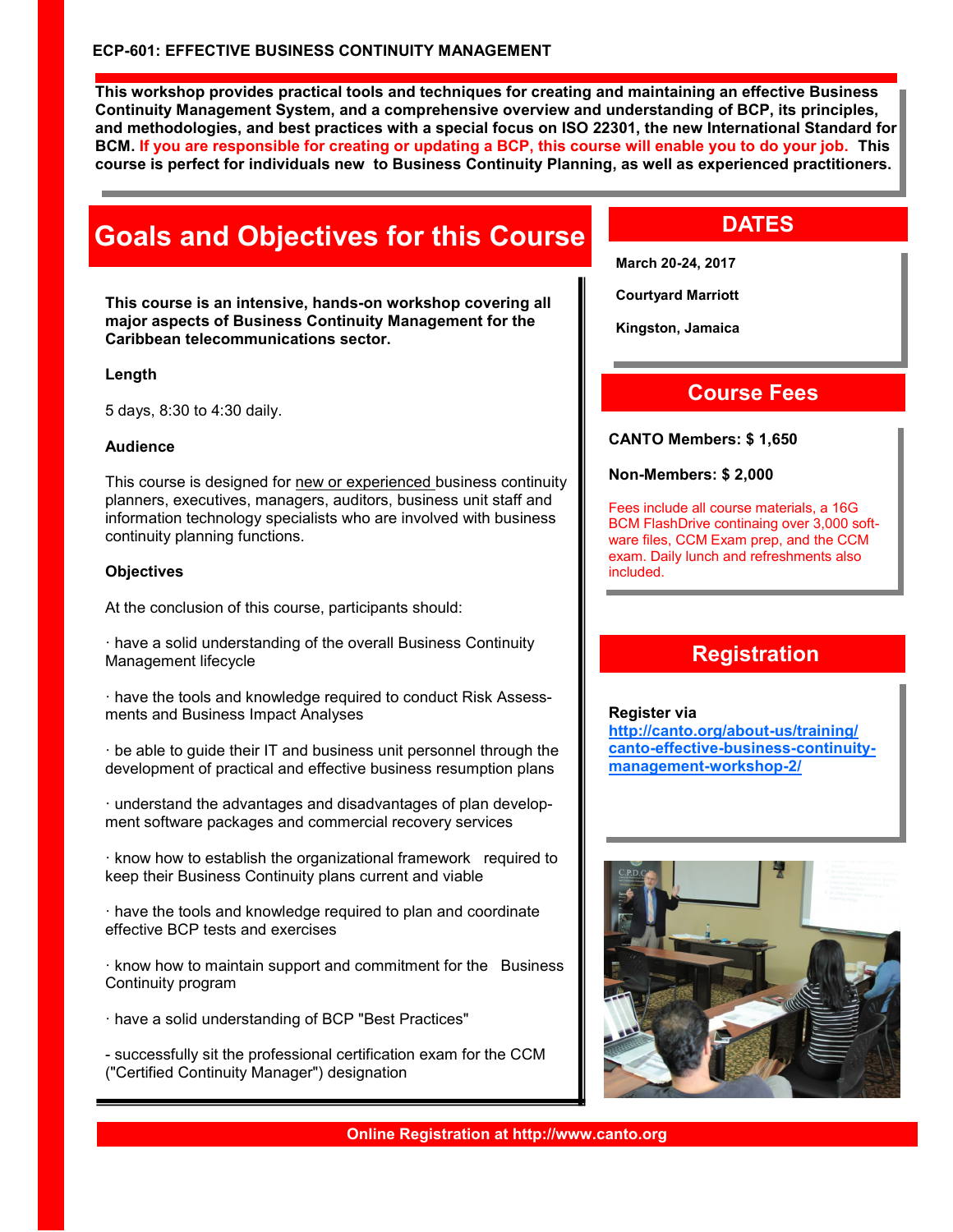#### **Day 1**

#### **Introduction to Business Continuity Planning**

- $\Box$ Evolution of BC Planning and Standards
- Overview of ISO 22301: Plan-Do-Check-Act cycle  $\Box$

#### **PLAN - Establish business continuity policy, objectives, targets, controls, processes and procedures**

- Context of the Organization  $\Box$
- Leadership  $\Box$
- Establishing Business Continuity teams  $\Box$ 
	- Case Study Creating a Team Structure
- Implementing a Crisis Management Framework  $\Box$
- Communicating in a Crisis  $\Box$
- Developing an Awareness and Training Program  $\Box$ 
	- Case Study Designing a BCM Awareness and Training program

#### **Day 2**

#### **DO - Implement and operate the business continuity policy, controls, processes and procedures**

- Conducting a Business Impact Analysis  $\Box$
- Sample Impact Analysis results  $\overline{\Box}$ 
	- □ Case Study Business Impact Analysis
- $\Box$ Conducting a Risk Assessment
- Sample Risk Assessment results
	- Case Study Risk Assessment

#### **Day 3**

#### **DO (cont'd)**

- Collecting and Compiling BIA and Risk Data  $\Box$
- Analyzing the Data and Determining Options  $\Box$
- Identifying Strategies to Reduce Risk and Impact  $\Box$
- Selecting Business Continuity Strategies  $\Box$ 
	- Case Study Strategy Selection
- Supply Chain Continuity

#### **Day 4**

#### **DO (cont'd)**

- **Business Resumption Procedures**
- Testing and Validating BC plans  $\Box$
- Exercising the BCMS Teams  $\Box$

#### **CHECK**

#### **Monitor and review performance against business continuity policy and objectives, report the results to management for review, and determine and authorize actions for remediation and improvement**

- $\Box$ Auditing and Evaluating BC plans
- Management Review  $\Box$
- Performing a GAP Analysis  $\Box$

#### **Day 5**

#### **ACT**

#### **Maintain and improve the BCMS by taking corrective action, based on the results of management review and reappraising the scope of the BCMS and business continuity policy and objectives**

- Maintaining and Administering BCP plans  $\Box$
- Continual Improvement
- $\Box$ Summary Case Study – Developing a Fast Track BC Plan

#### **BCM Course Review**

#### **CCM Exam**

**You receive unlimited access to online course materials, quizzes and CCM Exam preparation.**

#### **WE GUARANTEE YOUR CCM EXAM SUCCESS!**

**We guarantee that — for any reason —should**   $\Box$ **you not succeed on the CCM exam on your first attempt, IBCT will pay for any exam retakes until you do pass!**